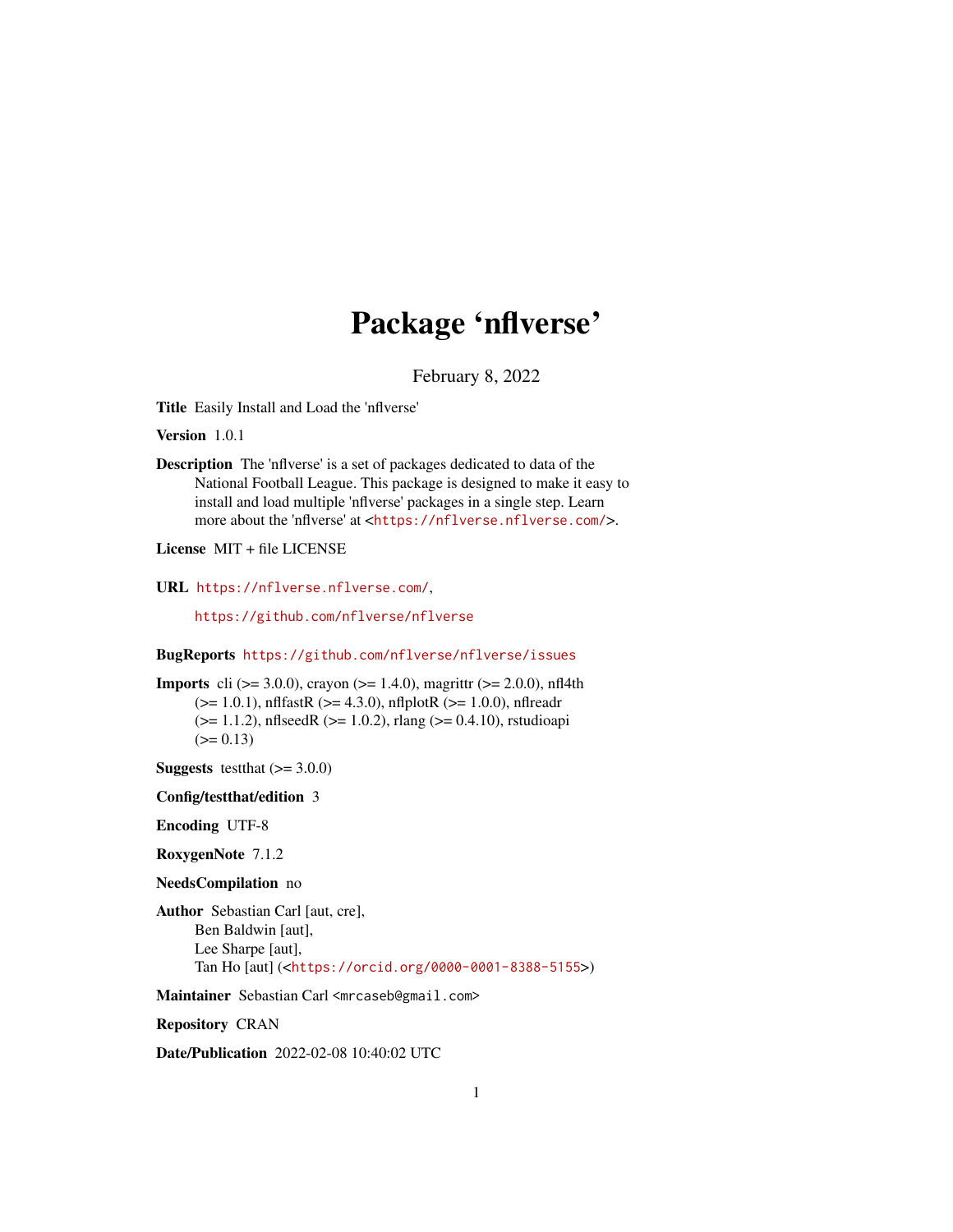### <span id="page-1-0"></span>R topics documented:

| Index |  |
|-------|--|
|       |  |
|       |  |
|       |  |
|       |  |

| nflverse-package | The 'nflverse' - A set of packages dedicated to data of the National |
|------------------|----------------------------------------------------------------------|
|                  | Football League.                                                     |

#### Description

The 'nflverse' is a set of packages dedicated to data of the National Football League. This package is designed to make it easy to install and load multiple 'nflverse' packages in a single step. Learn more about the 'nflverse' at <https://nflverse.nflverse.com/>.

#### Author(s)

Maintainer: Sebastian Carl <mrcaseb@gmail.com>

Authors:

- Ben Baldwin <br/>bbaldwin206@gmail.com>
- Lee Sharpe
- Tan Ho <tan@tanho.ca> [\(ORCID\)](https://orcid.org/0000-0001-8388-5155)

#### See Also

Useful links:

- <https://nflverse.nflverse.com/>
- <https://github.com/nflverse/nflverse>
- Report bugs at <https://github.com/nflverse/nflverse/issues>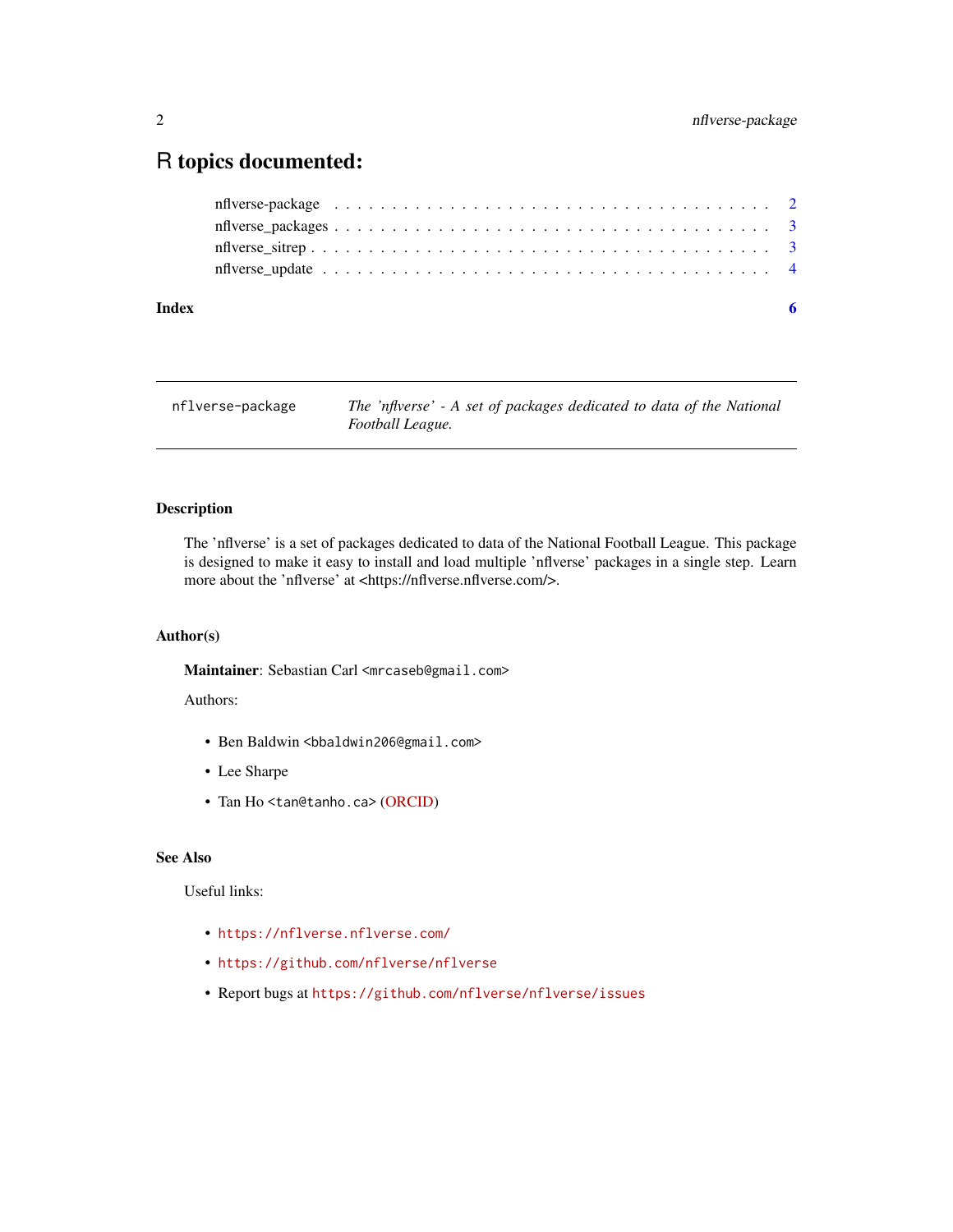#### <span id="page-2-0"></span>Description

List all packages in the nflverse

#### Usage

```
nflverse_packages(include_self = FALSE)
```
#### Arguments

include\_self Include nflverse in the list?

#### Value

A vector of type "character".

#### Examples

nflverse\_packages()

nflverse\_sitrep *Get a Situation Report on System, nflverse/ffverse Package Versions and Dependencies*

#### Description

This function gives a quick overview of the versions of R and the operating system as well as the versions of nflverse/ffverse packages and their dependencies. It's primarily designed to help you get a quick idea of what's going on when you're helping someone else debug a problem.

#### Usage

```
nflverse_sitrep(
 pkg = c("nflreadr", "nflfastR", "nflseedR", "nfl4th", "nflplotR", "nflverse"),
  recursive = TRUE
\mathcal{E}
```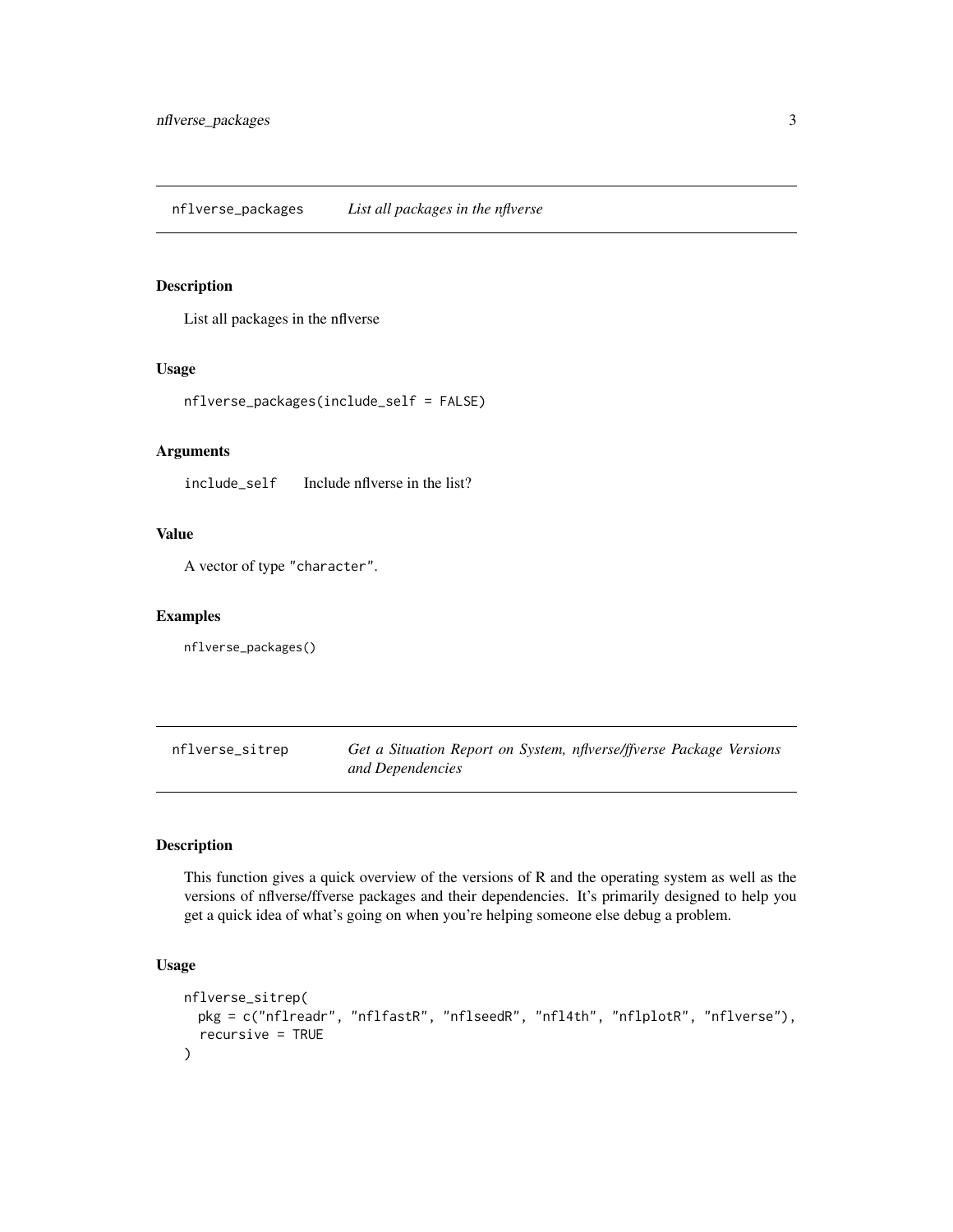#### <span id="page-3-0"></span>Arguments

| pkg       | a character vector naming installed packages, or NULL (the default) meaning all<br>influence packages. The function checks internally if all packages are installed<br>and informs if that is not the case.                                                                                                                                                                                                                                                                |
|-----------|----------------------------------------------------------------------------------------------------------------------------------------------------------------------------------------------------------------------------------------------------------------------------------------------------------------------------------------------------------------------------------------------------------------------------------------------------------------------------|
| recursive | a logical indicating whether dependencies of pkg and their dependencies (and so<br>on) should be included. Can also be a character vector listing the types of depen-<br>dencies, a subset of c("Depends", "Imports", "LinkingTo", "Suggests", "Enhances").<br>Character string "all" is shorthand for that vector, character string "most" for<br>the same vector without "Enhances", character string "strong" (default) for<br>the first three elements of that vector. |

#### Value

Returns NULL invisibly. Called for side effects.

#### Examples

```
try(
nflverse_sitrep()
)
```
nflverse\_update *Update nflverse Packages*

#### Description

Check all nflverse packages for available cran updates.

#### Usage

```
nflverse_update(recursive = FALSE, repos = getOption("repos"), devel = FALSE)
```
#### Arguments

| recursive | If TRUE, will also list all strong dependencies of nflverse packages.                                                                                                         |
|-----------|-------------------------------------------------------------------------------------------------------------------------------------------------------------------------------|
| repos     | the repositories to use to check for updates. Defaults to get Options ("repos").                                                                                              |
| devel     | If TRUE the function will look for prebuilt development versions on https://<br>nflverse.r-universe.dev/ so it is possible to install development versions<br>without GitHub. |

#### Value

Returns NULL invisibly. Called for side effects.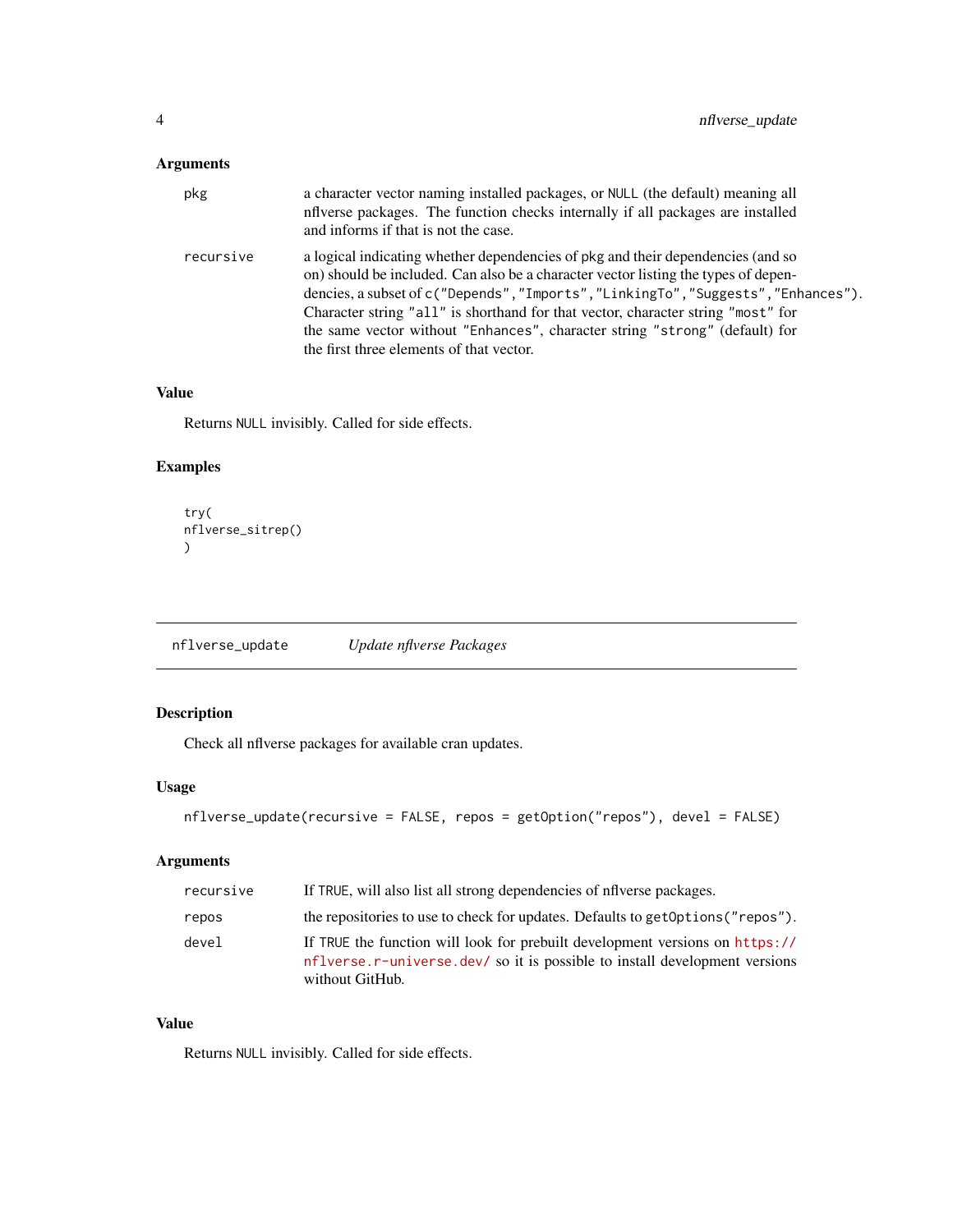#### nflverse\_update

#### Examples

```
try(
nflverse_update() \lambdatry(
nflverse_update(devel = TRUE) \mathcal{L}
```